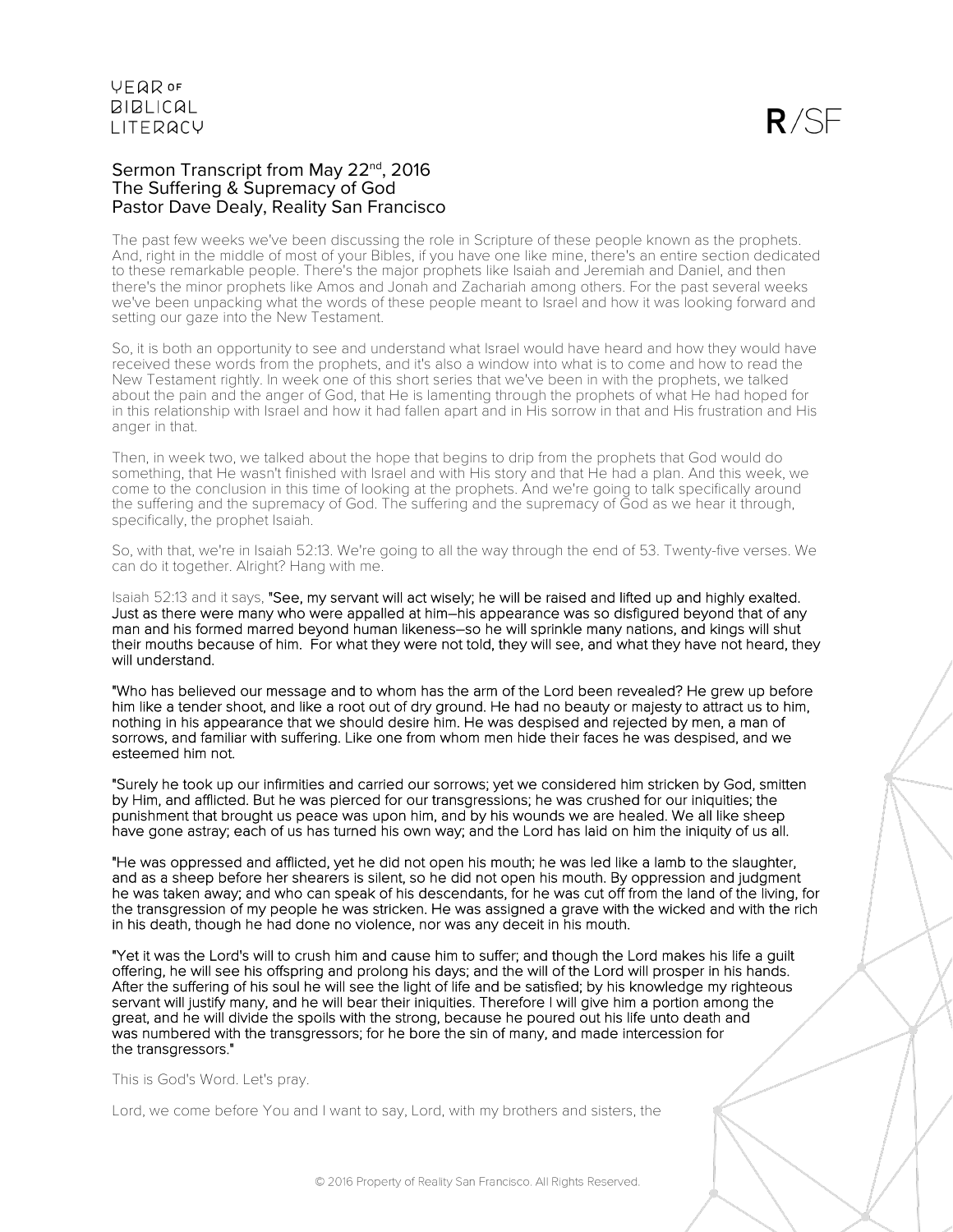$R/SE$ 

weight of this is more than we can carry. The mystery of this is more than we can understand. By Your Spirit, Lord, would You awaken in us, God, what You have for us tonight? The words You have, the encouragement, the truth, the hope and, God, the realization of Your radical, long-suffering love for Your people. Would You clear my mind and, God, would You cleanse my mouth and would You make ears open to hear and hearts open to receive tonight by Your grace? In Jesus' name, amen.

The prophets, as we've been saying for the last couple of weeks, played this really incredible role in the life of God's people. They were part priest, part guardian, part cultural commentator. Dave Lomas mentioned a couple weeks ago that one of the roles of the prophets was to guard these covenants, these things called the covenants, these promises of God. He called them the covenant watchdogs. So, it's appropriate for us, before we dive into all that God is doing in the passages we just read, remember why He's doing it. He had made these three specific promises to the nation of Israel in the Old Testament.

There was the Abrahamic covenant in Genesis 12 where He chose one man and He said, "Through you, Abram, I am going to make a nation who will be a blessing to the entire world. I will reveal myself to all of humanity through this man who becomes a nation and blesses the whole world." That was His first covenant and He makes a covenant with Abraham.

Then there's the covenant at Sinai in Exodus 19 where God makes – it's like a wedding. He makes these promises to Israel as a nation and tells them who they are, gives them an identity and tells them how to live; how to live into that identity as His people. He makes the promises to be with them as a nation. Then, finally, the Davidic covenant, which was in 2 Samuel 7. That there would be a king that would come one day through the line of this man, Jesse, and he would establish a kingdom that would reign forever. And God would be with His people.

These are the covenants and the promises that God gives, and it's important we start there just to remember those, because these are like the wedding vows that God makes to Israel. Now, I'm a pastor. I do a lot of weddings. Maybe, if you've been at weddings, you've seen some good ones and you've seen some not so good ones. For me, the whole reason we gather at a wedding – I was at a wedding just yesterday, okay? The whole reason we made the trek out – and they got married in the middle of nowhere, honestly, but we love them and we were excited. So, we went to go witness the promises that were being made. That was the purpose. It wasn't the wine, it wasn't the dancing, it wasn't – I mean, that stuff's fun too, but the purpose wasn't the party, the purpose was the promises that were being exchanged between these two people before the Lord.

And sometimes people do these promises right and sometimes they don't do them justice. When I'm counseling pre-marital counseling with couples who are getting married, I always talk about the vows. Like, "Please, don't mess with the vows. Don't say things like 'I promise to make you laugh every day. I promise that as long as we're together you will always be happy. I promise to make you breakfast every Saturday.'"

Stupid, stupid, stupid. Like, don't do that with the promises. First of all, you can't keep those promises. You have no control over most of those things. Don't mess with the promises. They are actually what hold the entire marriage together. Those promises are what holds this relationship together. It's not your feelings and all the other stuff. It's these promises that you make. So, Noelle and I, my wife, we will have been married sixteen years this July. Sixteen years. Come on. I feel like we've earned it. Come on.

Sixteen years this July. And listen, in that sixteen years, six pregnancies, three miscarriages, three beautiful, talented, headstrong daughters, just like their mom. Eight housing moves, two dogs, one epic trip to Europe and the loss of one parent each in those sixteen years.

Now, when Noelle and I were 23 years old, July 1st, 2000, and we stood in front of the people we loved and we made these promises to each other, we had no clue about any of this. We had no clue. You don't make the promises guaranteed on what's going to come down the road with a foresight into that. You make the promises despite whatever comes down the road. And why that's important is because this is what holds all of what we're about to read together. It is the driving force of why God does what He does. It's because He made these promises to His bride, Israel, and through Israel to you and to me. It's a beautiful thing.

And, if you've ever experienced this kind of covenantal love – and it doesn't have to be marriage. It can be a friendship, it can be a parent or a family member. Someone who makes this statement to you that I will be to you as I should, even if you are not to me as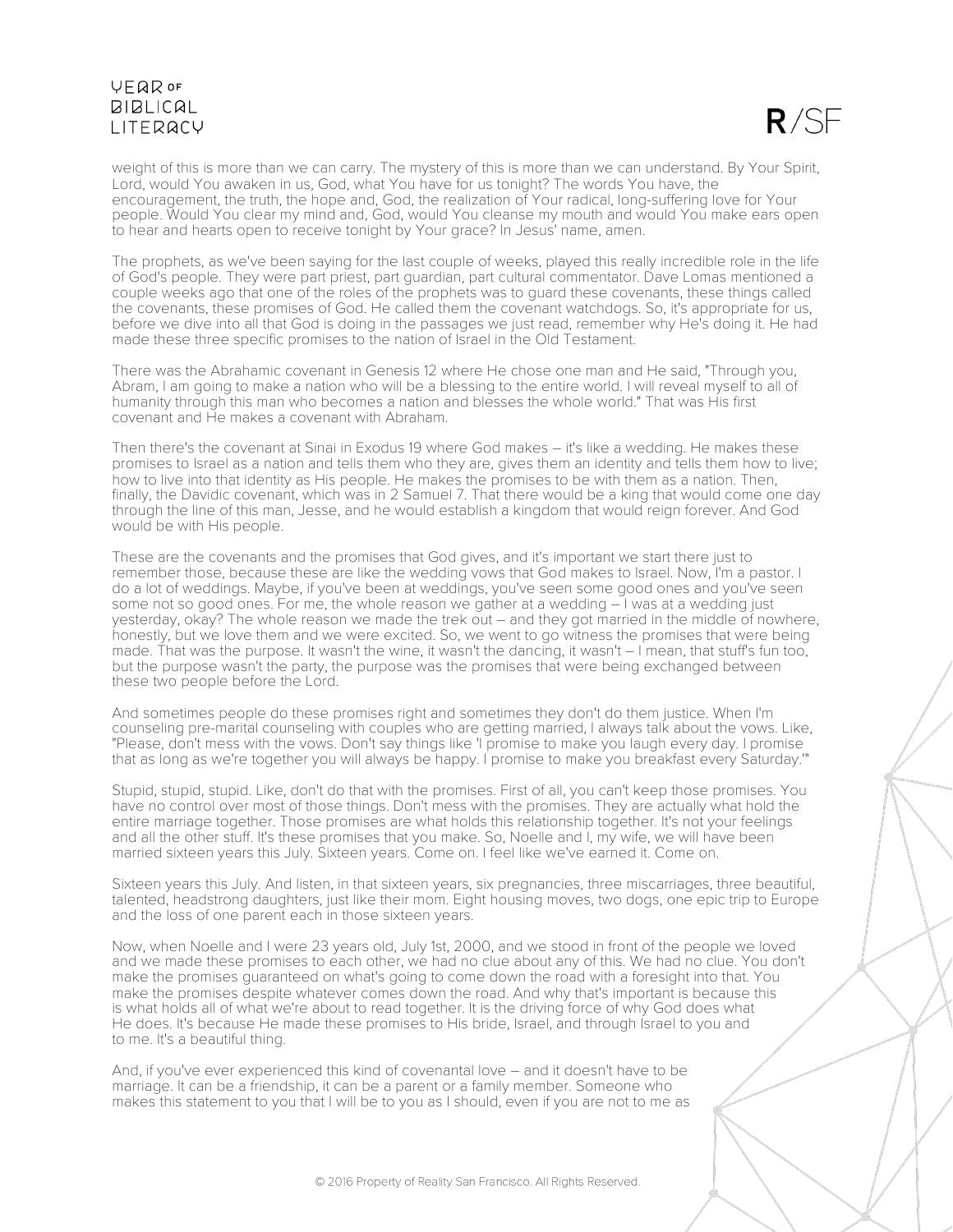$R/SF$ 

you should. My covenant, my promise, my relationship with you goes beyond how you treat me, what our circumstances are or any of that. If you've ever experienced that kind of love, I want you just to pause for a minute and sit with that. Have you experienced that? Can you think of a time, a place, a season, someone you have in your life who has shown you just unmerited grace? Just generous love and grace?

If you have, I would argue that that experience is as close to heaven on earth as you will have. Hold on to it. Sew into it. It's the most heavenly experience we have is to be unconditionally cared for and loved by another human being. It's this great gift that God gives us. And that is the context, that is the power, that is the driving force of everything we just read in Isaiah 52 and 53. It should set the course for us. And, here's the deal with this passage. It's the fourth of what are called "The Servant Songs" in Isaiah. They start in Isaiah 40, and they're these little poetic glimpses of a gift that God is giving; this work that He's going to do; this movement of His love that's going to happen. And this is like the pinnacle.

As we were even praying tonight, there was this word, and I think it's true and it's really good, that this passage that we just read is the true north of all of Scripture. It's like the compass that keeps the trajectory of where everything is going on course. It's the goal, it's the bridge that takes all of this, this whole book, and takes everything on the front end and it pulls it forward to restoration and reconciliation, to answer those questions. How is God going to deal with us? How is He going to resolve the mess we're in? How is He going to fix all the things we've broken?

It's a bridge that carries Israel and the whole story on the front end forward. And then it's the lens through which Jesus talks about Himself, what the Gospels use to decode what has happened in Christ's life is this passage, and everything that Peter and Paul talk to the Church about in the epistles. It's this reckoning with what has happened, what is promised in Isaiah 52 and 53.

So, this is our true north. This is our Golden Gate Bridge. Sorry, that was kind of cheesy. But, I couldn't resist. And listen, I don't know how to do justice to this. I'm going to do my best, but this is sacred ground that we're on. This is heavy, weighty, theological, intense stuff that there's no way in the short amount of time we have that you can unpack everything that's being done and said here.

I'm going to do my best, and the way we're going to try to do that together is to look at three thoughts, three movements that kind of progress us through this servant song in Isaiah. The first movement, the first thought, is to be confident even in confusion. Confidence in confusion. First thought.

Second: that we should be moved by the magnitude of what's happening. We should be moved by the magnitude of this passage. And, finally, we should be committed to the completion of what this begins; this movement. We should be committed to the completion of it.

So, first, let me explain what all of these mean. First: be confident even in confusion. If this passage in Isaiah is confusing for us, which it can be. The language is poetry. It can be really confusing. I'm having a hard time even putting words to it. If it's confusing for us, imagine how it must have been for Israel. Remember the context. When they're hearing these words of Isaiah, this is a nation that has been overthrown, pulled into exile, scattered from their homeland, oppressed, wrestling with identity, who they are, and where's God? What happened? How did we get here and how will this be resolved? Are all those promises to Abraham at Sinai, the David covenant, all those things, where's that? Where are those promises, Lord?

So, this is a nation wrestling with all of these things. And then you get these words. And, in the very beginning, the first two verse we read, you get a little taste of the Christian life. You get a taste of the Christian life. Is it joy or pain? Yes. Is it sunshine or rain? Yes. Anybody know Rob Base? Anybody? Okay. There's like 10 people here. Awesome. Never mind.

So, Isaiah 52:13. This is where we begin. The first words that Israel would hear in this movement, this servant song, it says, "The servant of the Lord will be highly exalted, will be raised and lifted up. This servant will act wisely. They will be successful."

That word "wisely," they will act successfully. These are victorious words, right? These are good. If you're a nation in exile, in slavery, in oppression, the loss of your homeland and you hear this, you're like, "Alright. We're on the right track."

It sounds like that king is coming. It sounds like the rescuer is on his way. "This is good and we're just in verse one. It must get so much better from here."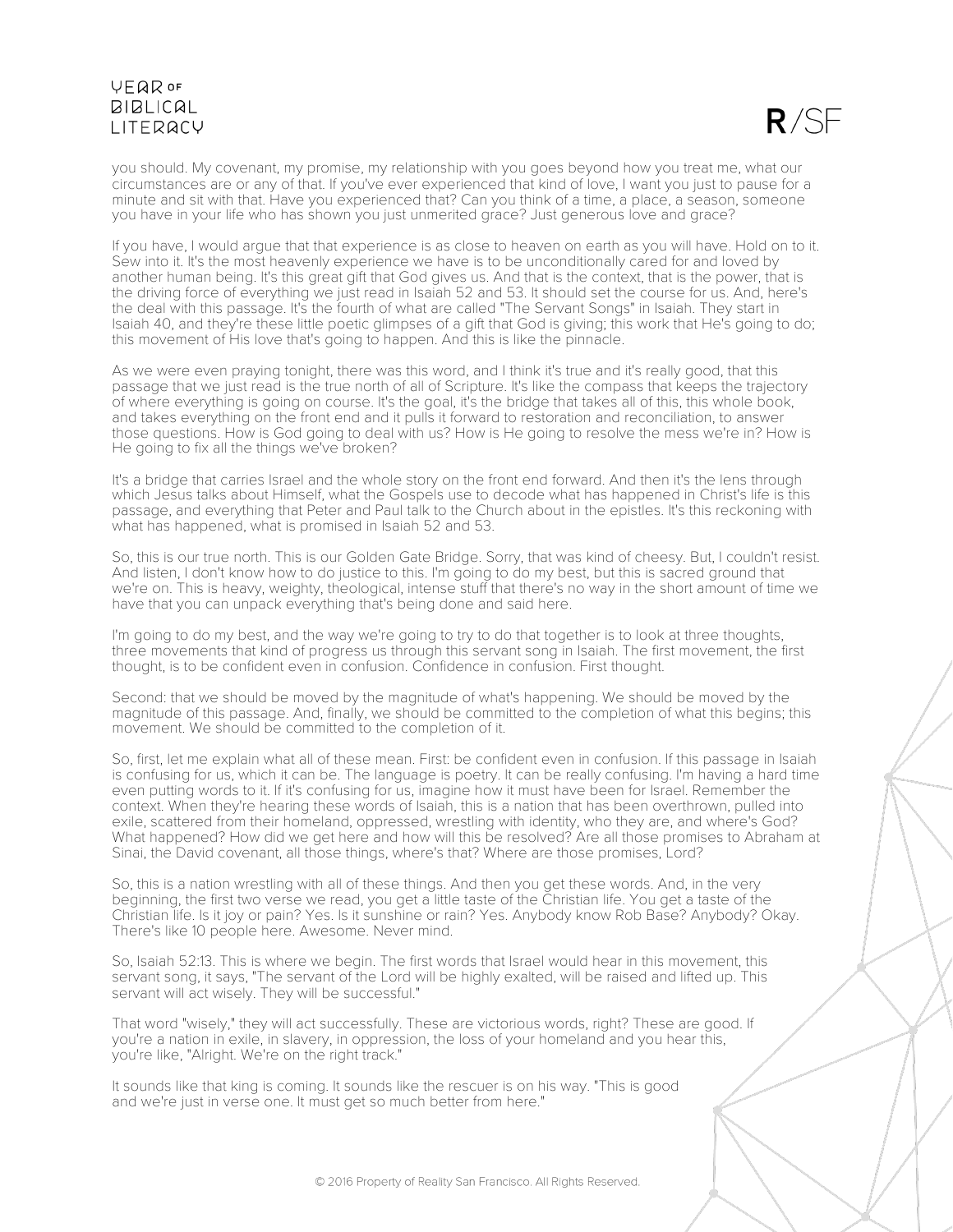

Not so fast. Next verse. Isaiah 52:14, Israel hears, "When they look on him, they were appalled."

What? What just happened? That word "appalled," that's a strong word. When's the last time you were appalled by anything? Appalled. Like, moved to vomit. When's the last time you experienced that? What just happened to the highly exalted one? The servant is so disfigured by violence and torture, they're not even recognizable as human. What is going on here? What does this mean? How's Israel supposed to take this news? Is it good or is it bad? They don't know. And here's the deal: God doesn't seem very concerned with explaining Himself. Welcome to the Christian life.

God doesn't seem very concerned with explaining Himself here. Herein lies this lesson of the walk with Christ. It is "get confident in the confusion." I've heard people say, "You know, I thought God brought me to San Francisco to do something great and, ever since I got here, it's just been trouble. Just trouble after trouble."

People will sit in my office and they say, "Listen, I did everything I thought I was supposed to do. Like, everything my youth pastor told me, that's what I did. I did my life right. I can't find a spouse. I can't find that loved one. What's the deal?"

I hear people say, "You know, at our startup, we pray every morning. We gather in there and we pray for the business. We pray the business would be blessed to be a blessing and that God would prosper us so we can bless the city. We want to do all these great things, and it's not happening. What's the deal?"

There seems to be, in my experience, this cultural expectation in the Christian world that as we mature as Christ-followers, at some point, we figure this thing out. I'm here to pop your bubble. Not true. Not true. As a person who's been following Christ most of my entire life, to varying degrees of enthusiasm, the more I learn about God and who He is and what His word says, the more and more I realized how little I understand who this God is. I hope that doesn't scare you. If your definition of a mature Christ-follower is someone who ascends to this level of knowledge and understand where everything makes sense now, I'm sorry to tell you that hasn't been my experience.

I'd like to recalibrate that definition. To me, a mature Christ-follower, a mature follower of Christ is one who is continually filled with wonder of who God is and has built the capacity to sit in the unknown. I believe that's a maturing process. As a Christ-follower, when you can continually be in wonder. In wonder. "I know the character of God is good. What's happening to me right now, I don't understand."

I can sit in the wonder, be filled with the wonder of who God is and be comfortable to sit in the unknown. Now, hear me rightly, please. I'm not saying you should not read your Bible. We're in The Year of Biblical Literacy, for goodness sake. Read your Bible. It's a good thing. I'm not saying you shouldn't be in community group wrestling with Scripture and with your circumstances. Yes. That's a good and healthy thing to do. Those are healthy disciples and exercises. Just don't expect to graduate. Don't expect a diploma at the end of this ride. There's no promise of that.

In fact, in Matthew 18, there's this scenario where these children come around Jesus and the disciples are like, "Come on. We're super busy. Get out of here."

And Jesus says, "Whoa, whoa, whoa. I tell you this, if you want to enter my kingdom, you have to be like these."

Now, what does that mean? To be like a child with God; with Christ? What does that mean? My kids have this innate trust when they get in the car with me that wherever we're going is a good destination. When they get in the car in the morning, they're not like, "Are we going to Vegas? Are you sure? Let me see the GPS. Do you know where you're headed? Are we going to get there on time?"

My wife does that, but my kids don't do that. My kids have this innate trust in who I am that we're going to get to the destination and we will get there safely. Buckle in. That seems to be this call of Christ is like, "Will you just trust me? I know where I'm going. Just get in. Buckle up. You can trust where I'm taking you."

If we can do this, get this confidence, even in the confusing circumstances, it will help in the rainy seasons. It will help make them more bearable. As I've said, by the time people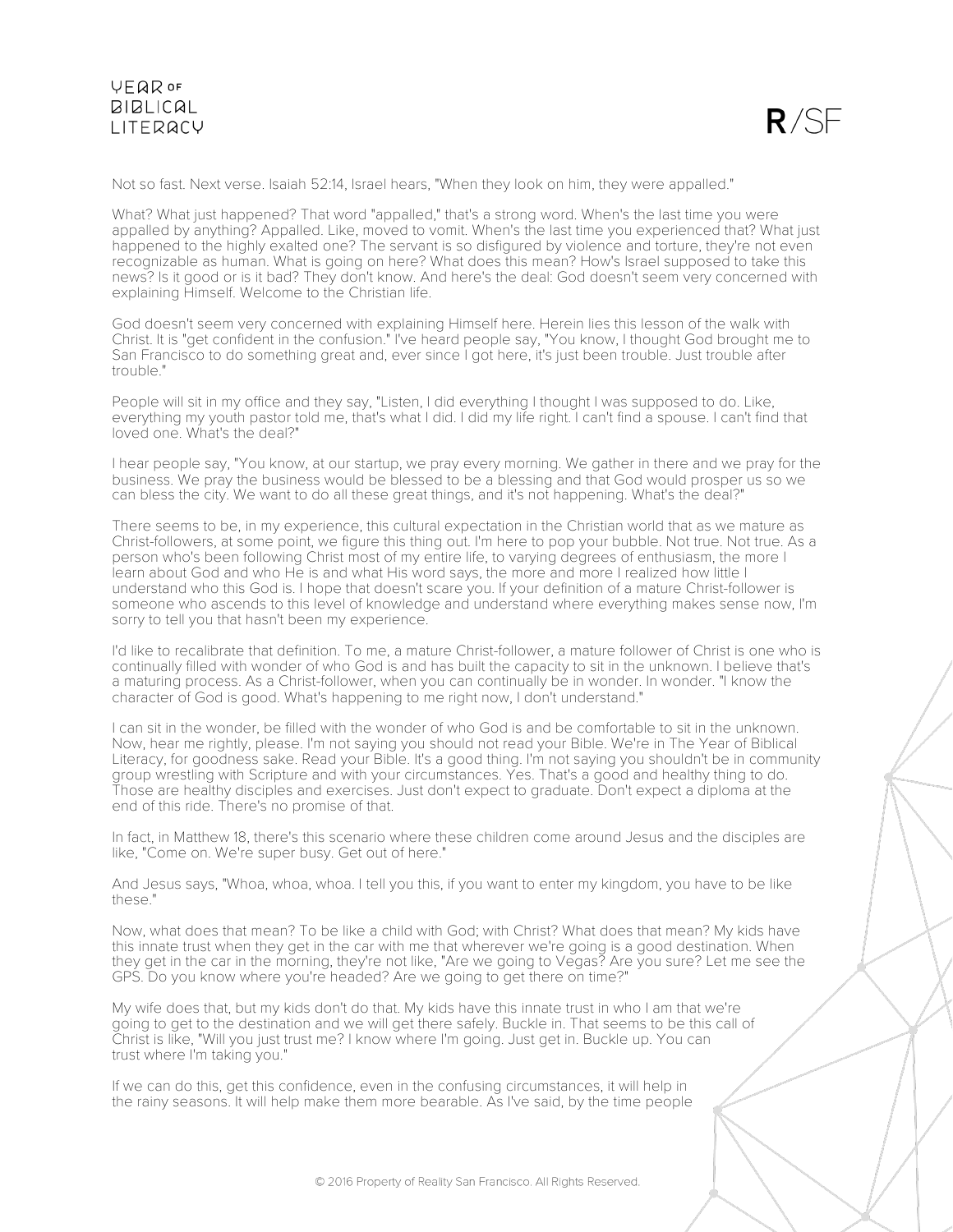

get to my office, they're usually in despair. By the time they make an appointment and they get to my office, typically, not always, but people are like in a despair situation and it's this theme of, "I thought God loved me, but then this thing happened. I thought God was with me and then this thing happened. Where's God? What's the deal?"

And, with those statements is this underlying belief, whether it's implicit or explicit, there's this statement of belief in the person that bad things are not supposed to happen to God's people. I'll pop your bubble again. I'm sorry. This is a rough night. You picked a tough night to be here. Welcome to church.

When you're talking that way, "Bad things aren't supposed to happen to God's people," we're basically talking about karma at this point. You might as well carry a rabbit's foot or something. You're as good off with that. There is no paradigm for that in what we just read. Actually, this paradigm of the suffering servant should actually blow up that whole question. Like, "I thought God loved me. Why are these bad things happening?"

Those two things are not mutually exclusive. I know so many families, just in our church alone, who've gone through terrible suffering. Three-month-old babies die of cancer. Spouses lost to sickness. Terrible circumstances. Watching your loved ones deteriorate in front of you. Terrible suffering. Here's the remarkable thing. What I have seen, what I've experienced as a pastor is those people who invite Christ into that circumstance, that does not mean they put on a happy face and, "Isn't everything so good?" No. They weep and they lament and they cry out to God and they're angry with Him and they voice all of it and there's a place for that.

And yet, Christ is with them in that. I have heard people say, "It was worth it." That makes no sense. I've heard people say, "It was worth it." I have heard people say, "I would do it again. I would have that baby again, even it was only for three months."

How do we reconcile that? It seems to be that God is bigger than the measure of our circumstances. Like, God's character and His ability to move in our life is bigger than our circumstances. And, actually, we could look back on suffering and say, "It was worth it."

It's a remarkable thing. But, it's what we should be okay with. I'm not saying, "Go home and pray for suffering." I'm not saying to you like a masochistic, "Yes! We are going to be the church that suffers, because we really love God."

I'm not saying that. But, it is coming. You guys, it's coming at some point. Some time you will come across this place of suffering. And, when you do, I hope that you know this suffering servant can identify with where you're at, has walked in that place. That's who our God is. And, remarkably, God can take these circumstances sometimes beyond even what we're able to see and do things in incredible ways.

As I was reading this, I'm reminded of the story of Joseph that we read in Genesis, which seems like forever ago. And Joseph was a good man and Joseph, he wasn't wicked. He was maybe a little prideful, but he wasn't a beast, you know. He wasn't wicked; he wasn't evil. And he lived through incredible suffering. Sold into slavery by his own family, arrested on false charges and spent the vast majority of his adult life in prison. Just one thing after another. And then he's forgotten in prison. After he helps other people he's just forgotten there.

And it isn't until the very end of Genesis, Genesis 50, right before Joseph dies, he says these words to his family: "You intended to harm me, but God intended it for good to accomplish what is now being done; the saving of many lives."

Joseph could see, just at the end of his own life, God was doing something in these really difficult circumstances. And that was just the window of his own existence. You guys, we live in this fraction of the big story. This blink is our life. Joseph wouldn't know that over generations that move that God did through his life establishes all of Israel as a nation. He had no idea God was doing that and he wouldn't see it. So, this life, this confidence, it has a word, it has a name. It's called "faith," and it is a pillar of our life with God.

Hebrews 11 says that faith is being sure of what we hope for; certain of what we don't see. Confidence in confusion and difficult circumstances. And it's worth asking why do we need that? Like, from the very two first verse out of the gate in Isaiah, we're met with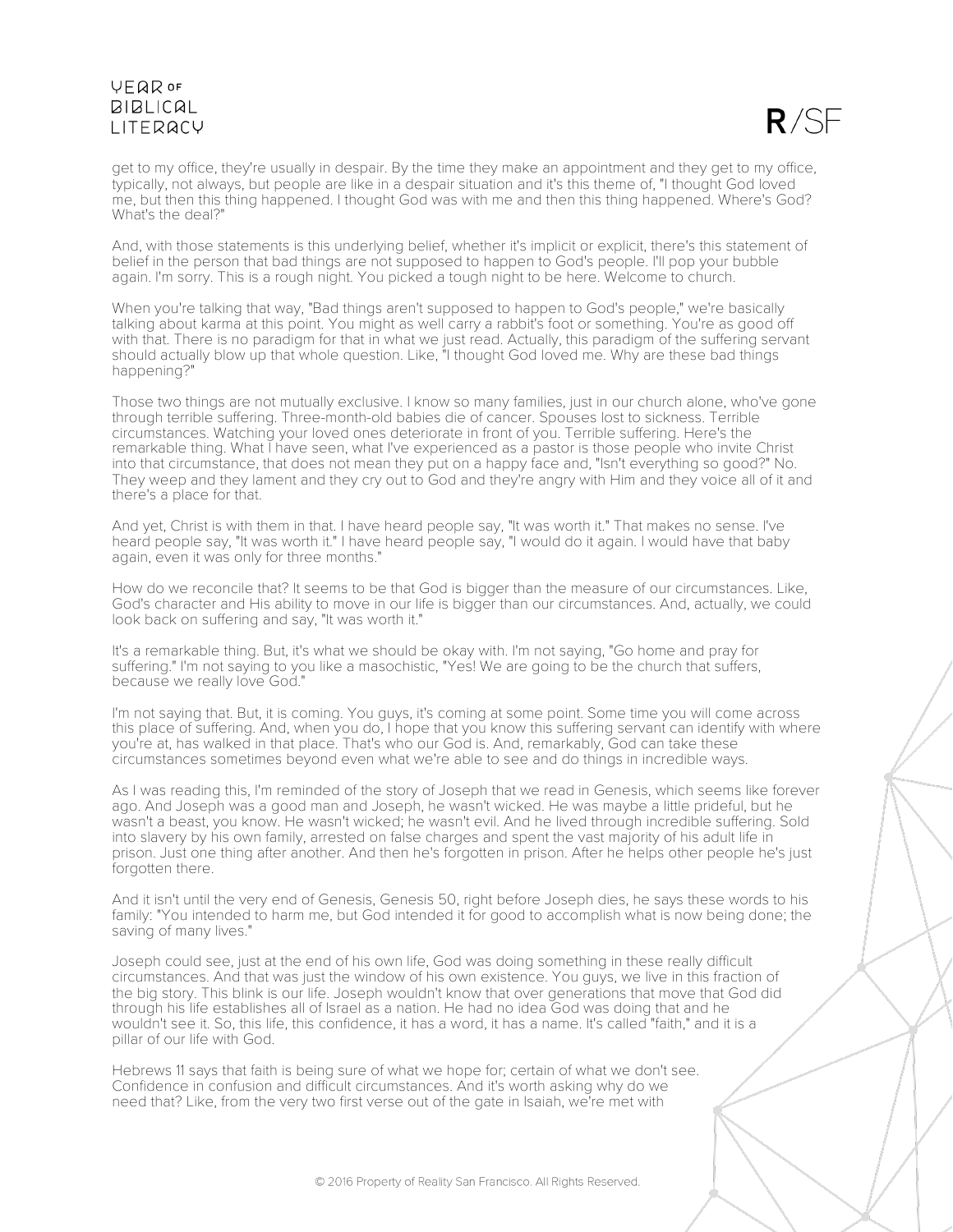

victory and death together. What are we supposed to do with that? Why faith? Why do we need that? It's to reconcile. To sit with that conflict and be assured of the person behind the promise. Be assured of the person behind the promise.

So, as we enter that life of faith, we begin to see, as we even unpack this passage, the magnitude of what God has done. The magnitude of this movement of His love and of His grace. That question. Israel's sitting in exile. "How is God going to make this right? How is He going to restore all things? We were supposed to be the servant of God and we've blown it. Now what?"

#### We get the answer. Isaiah 53:4-6 say this: "Surely he took up our pain and bore our suffering, yet we considered him punished by God, stricken by him, and afflicted."

Isn't that what we just talked about? Like, "Oh, that bad thing must have happened. He must have been stricken by God."

That's our context. Isaiah 53:5: "But he was pierced..." – there was a purpose for it – "...for our transgressions, he was crushed for our iniquities; the punishment that brought us [shalom, oneness back with God] peace was on him, and by his wounds we are healed. We all, like sheep, have gone astray, each of us has turned to our own way; the Lord has laid on him the iniquity of us all."

He took up our pain and suffering and transgressions. He lifted them off of us and took them on Himself. The picture I got of this – and I know every analogy breaks down, so take it with a grain of salt – is a picture of a coat that you're wearing. Just imagine this. This coat that you're wearing. And, on this coat, kind of like a trench coat down to the floor, it is inscribed with every terrible thing, every wicked, every malice, every evil intent, every thing that you have brought into this world, just in your own hands. And you're carrying this coat and, through the course of your life, this coat becomes like a fur coat and it's getting bigger and it's actually taking over. This coat is like out of Harry Potter. It begins to shout to everyone the things that you've done, the shame that you carry. All of your transgressions are just being yelled out to the world. So much that this coat begins to become more of who you are than you. Your identity gets lost.

This is the picture I got of this passage. It says that Christ comes and He reaches over your shoulders and He takes that coat from the willing giver. He takes it off of them and He puts it on Himself and it is still covered in filth. But, He will silence it. He will restore it. He will clean it. He will make it right again. This is kind of the idea of what Christ is doing; what He has done. These transgressions He takes off of us and He puts onto Himself. And, lest we think that Christ was a victim here, remember what He says in John 10. Jesus says, "No one takes my life from me. No one takes my life from me. But, I lay it down on my own accord. At the right time and the right place, I lay my life down. And I have the authority to lay it down and I also have the authority to take it up again. Praise the Lord. This command I received from my Father."

Jesus didn't have to die. Jesus didn't have to go through with this. There's this picture in that Garden of Gethsemane where Jesus is wrestling with all that He knows is coming. He knew Isaiah 52 and 53. He knew what was coming. He was intimately familiar with it and He's wrestling through it and He makes this statement: "Lord, not my will but Yours be done. I lay down my life."

Do you see the magnitude of what God is doing here? The prophets had been asking for this and calling for this from the early stages of Israel's turmoil; crying for justice and righteousness to come into the world. And they were supposed to be that. Israel was meant to be that. And when they blow it they're like, "How, Lord? When? How long?"

And God, in His faithfulness, He takes the burden of sin, the brokenness and all the injustice, and He turns it in on Himself in Christ. And this is foretold, you guys, from the very beginning. From the very beginning this was His plan. How do we know that? If you go back to Genesis 15, God makes that covenant, that promise, to Abraham. "I'll make you a nation. I'll bless you so all the other nations will be blessed."

He makes that promise in Genesis 12. And then He acts out in that promise. He makes a covenant ceremony with Abraham. And this was not uncommon. This is what would happen at weddings in this day and age. It was like one father and another father would say, "Would your son like to marry my daughter?"

"Yes. Daughter, she's going to marry your son."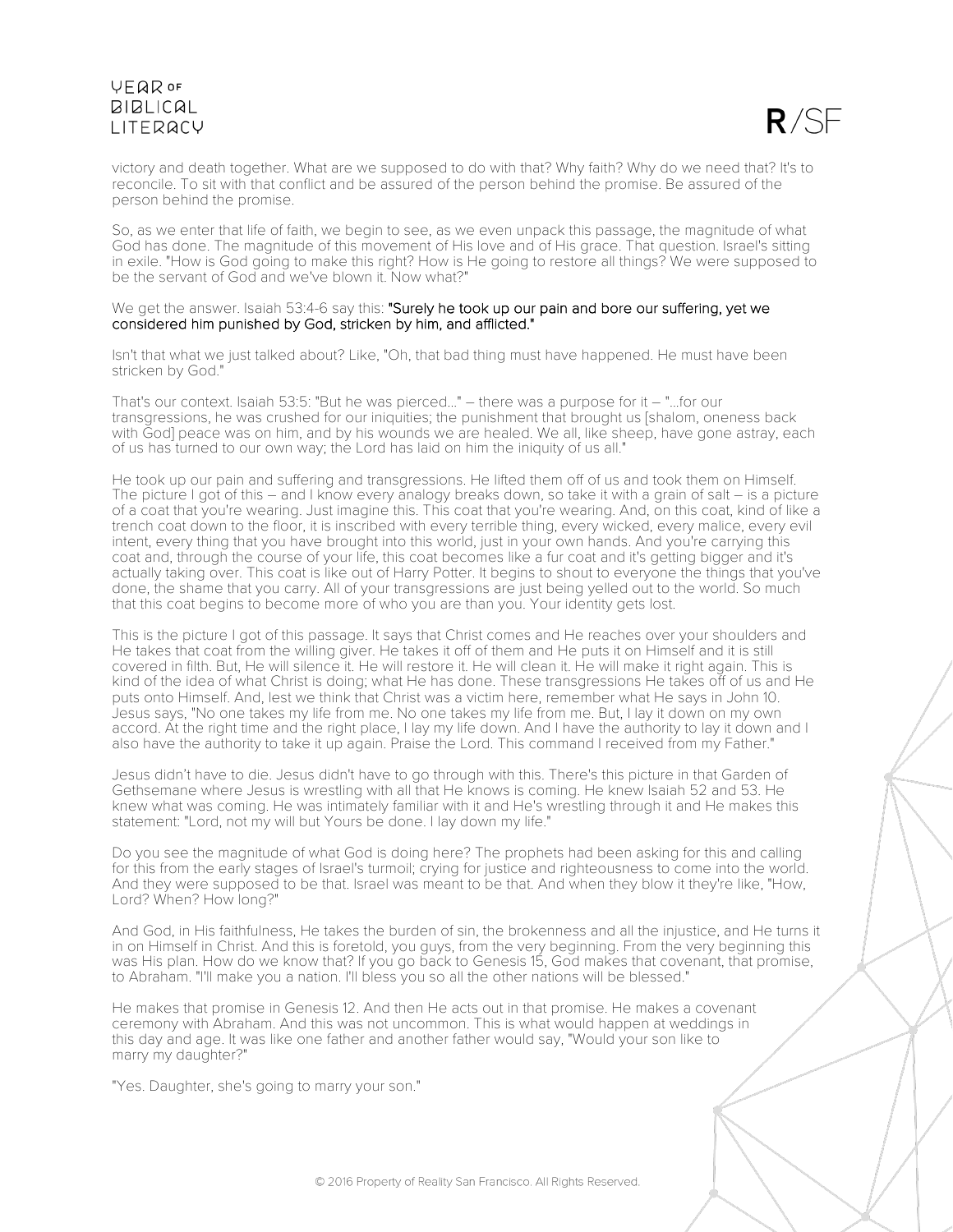

Kids don't get a choice. I really like that idea at this point in my life. I'd like to reinstitute that. But, two fathers would make this promise, this marriage covenant, and part of the wedding ceremony, they would take an animal and they would cut it open from neck to the bottom and they'd flay it and lay it down. Imagine this at your wedding. All these people are standing around watching as they're making this promise and the father says, "If my son does not fulfill his portion of the covenant, let me be like this."

And then he walks through the body. "If my son doesn't fulfill his promise in this covenant, let him become like this." And then the daughter's father would do the same thing. "If my daughter doesn't fulfill her promise in this covenant, let me become like this."

And there are witnesses to it all. And that is the picture. This is what happens. God's making this promise with Abraham, and then He acts it out and they get a heifer and these different animals and they cut them open. And it says that Abraham is filled with dread. Why? He can't keep that promise and he knows it. He can't keep that promise. And God, in just this incredible move of grace, He puts Abraham to sleep and then God Himself goes through those cut open animals. And He knows that Isaiah 52 and 53 are coming. He knows that Jesus is coming. He says, "I will be like this. I will be disfigured. I will be despised. I will be completely broken open. I will be that and I will keep that promise."

God knew this. Do you see the magnitude? It should move us, you guys, when we think about the magnitude of God's grace and His love extended to us. That He makes this path flat and smooth and He lays it out in front of us. "This is who I am and this is what I'm doing for you."

It's this incredible and powerful move of God. So, there can be a temptation, as we go into this last thought. This last thought is that we should be committed to completion. Committed to completion. There can be a temptation for us to think that now that I know what Christ has done, that Jesus paid it all, so, my role now becomes "go be a good person. Go behave rightly."

That can be the temptation when you hear about the atonement of what God has done. And I want to tell you that it's so much more than that. What we've just read, this sacrifice of the servant, this movement of God, this extension of grace in love, this fulfillment of promise to us, to Israel, this is called God's atonement. It is this "at-one-ment" that God does. "At-one-ment." It's this state of being. It's like refreshment is being in a state of being refreshed. Atonement is this state of being at one again with God. He has made shalom. What He intended in the Garden. When it says "in the cool of the night He would walk with Adam and Eve," that was God's heart and His desire in relationship with you and with me.

So, He makes a way where there is no way and He puts us back into "at-one-ment," atonement, with Himself. And it is not so that we can say, "Jesus paid it all, that's my ticket into eternity. I'm just going to be a good person now."

It is so much greater than that. It's a commitment to completion. Both a completion of yourself and a completion of the work God is doing in this world. Remember, at the end of Jesus' time with His disciples, He gives them this charge. It's called the great commission. He says, "Now, go into all the nations and make disciples. What I have done with you, do with the people of all nations and baptize them in the name of the Father and the Son and the Holy Spirit. I'll be with you always."

"Go into all the nations and make disciples. Do what I have done with you for the past three years."

And what was that? He walked with His people. This call to completion, this commitment to completion, is not just going out and serving the poor. It is that. It is just just bringing reconciliation to your apartment building through loving your neighbor. It is that. But, it's a completion of who you are that is worked out all of your life. You are Christ's disciple and He wants that relationship with you. So, you will go through suffering seasons and you will go through joyful seasons and you will go through prosperous seasons and you will go through dry seasons, and Christ wants in on all of it with you.

It is how He forms you into Christ's likeness. It is not just a stamp of a ticket. Please don't treat those wedding vows that way. It is this commitment God has made to you. And, when we receive that and we say, "Yes, I am Christ's disciple. Yes, I receive what Christ has done for me and now I allow it to work out in every area of my life," you are saying back to God those vows of commitment, those wedding vows. You're saying them back to Christ.

"I'm in. Thick and thin. Unconditional."